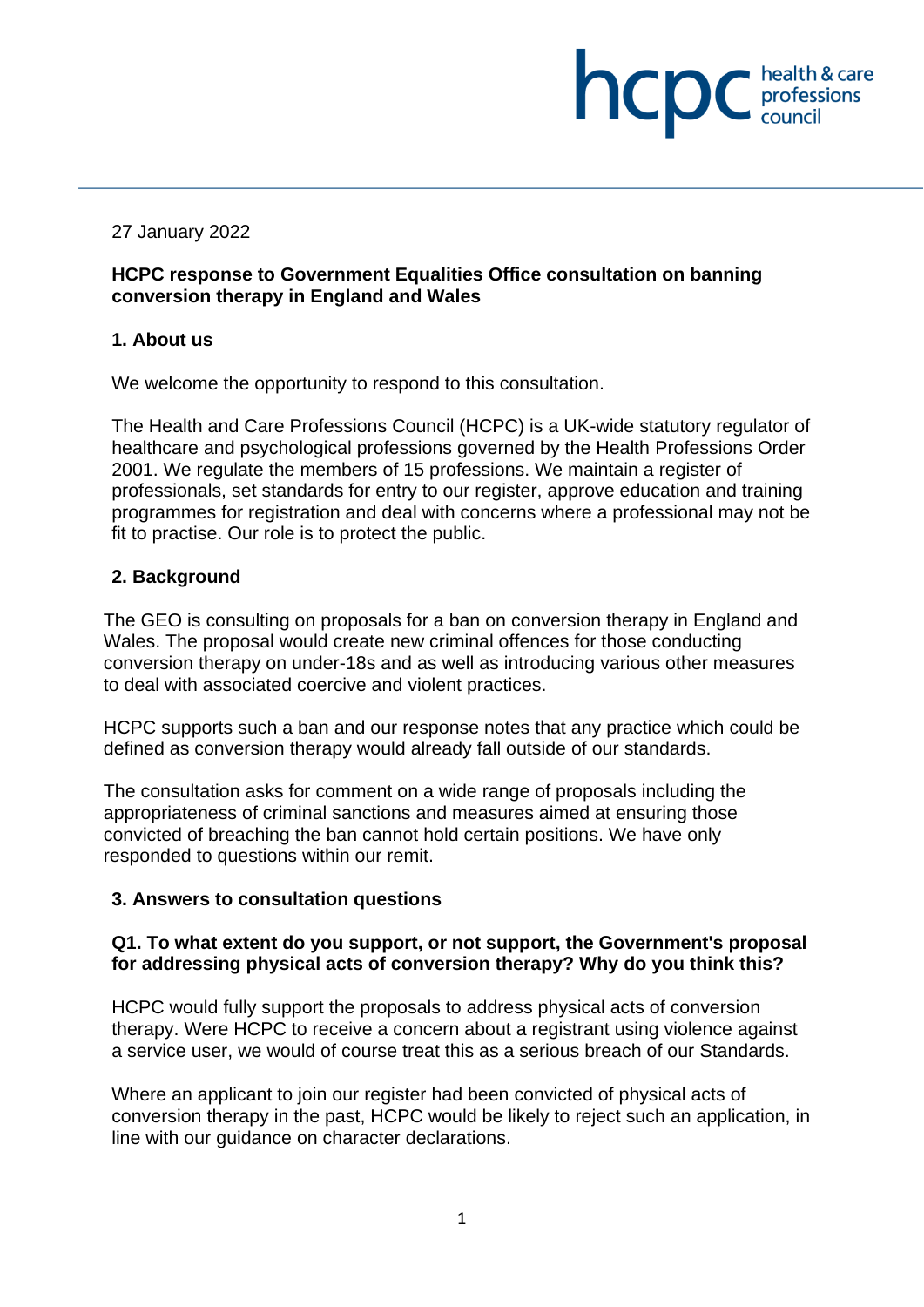**Q2. The Government considers that delivering talking conversion therapy with the intention of changing a person's sexual orientation or changing them from being transgender or to being transgender either to someone who is under 18, or to someone who is 18 or over and who has not consented or lacks the capacity to do so should be considered a criminal offence. The consultation document describes proposals to introduce new criminal law that will capture this. How far do you agree or disagree with this?** 

We believe that any practice which could be considered conversion therapy as described above (i.e., a practice which purports to be able to change the sexual orientation or gender identity of a person) would be incompatible with the HCPC's Standards.

As a regulator, our primary concern is public safety. Any registrant providing conversion therapy would not meet their HCPC standards. As conversion therapy is a practice which is not evidence-based and which may cause harm, we do not believe that there can be an exemption for any practice which would meet the definition of conversion therapy which would not pose a risk to public safety.

Where a practice is based in evidence and is an effective and beneficial therapy for a patient or service user, we do not believe that this would constitute conversion therapy (for example, in the context of GIDS). This would include the need for frank or challenging conversations relating to a service user's sexuality or gender identity in the course of therapy for these services, provided this was conducted in a way that was ultimately in the service user's interests, followed best practice advice and was professional.

From HCPC's perspective, a ban on conversion therapy would not interfere with a healthcare professional's ability to act in accordance with their professional judgment/duties. The actions of healthcare professionals already sit within parameters which would not justify the use of conversion therapy or any other practice which is not evidence-based, and which may cause harm to service users and patients.

## **Q3. How far do you agree or disagree with the penalties being proposed?**

HCPC has a range of sanctions which we would be able to use in a Fitness to Practise issue involving conversion therapy. This could include serious sanctions like removing a registrant from the register.

## **Q4. Do you think that these proposals miss anything? If yes, can you tell us what you think we have missed?**

We would suggest that the government considers using wording to define conversion therapy that is similar, or aligns with, that used in version 2 of the Memorandum of Understanding on [Conversion Therapy in the UK:](https://www.bacp.co.uk/media/13265/memorandum-of-understanding-on-conversion-therapy-in-the-uk-september-2021.pdf)

"…an umbrella term for a therapeutic approach, or any model or individual viewpoint that demonstrates an assumption that any sexual orientation or gender identity is inherently preferable to any other, and which attempts to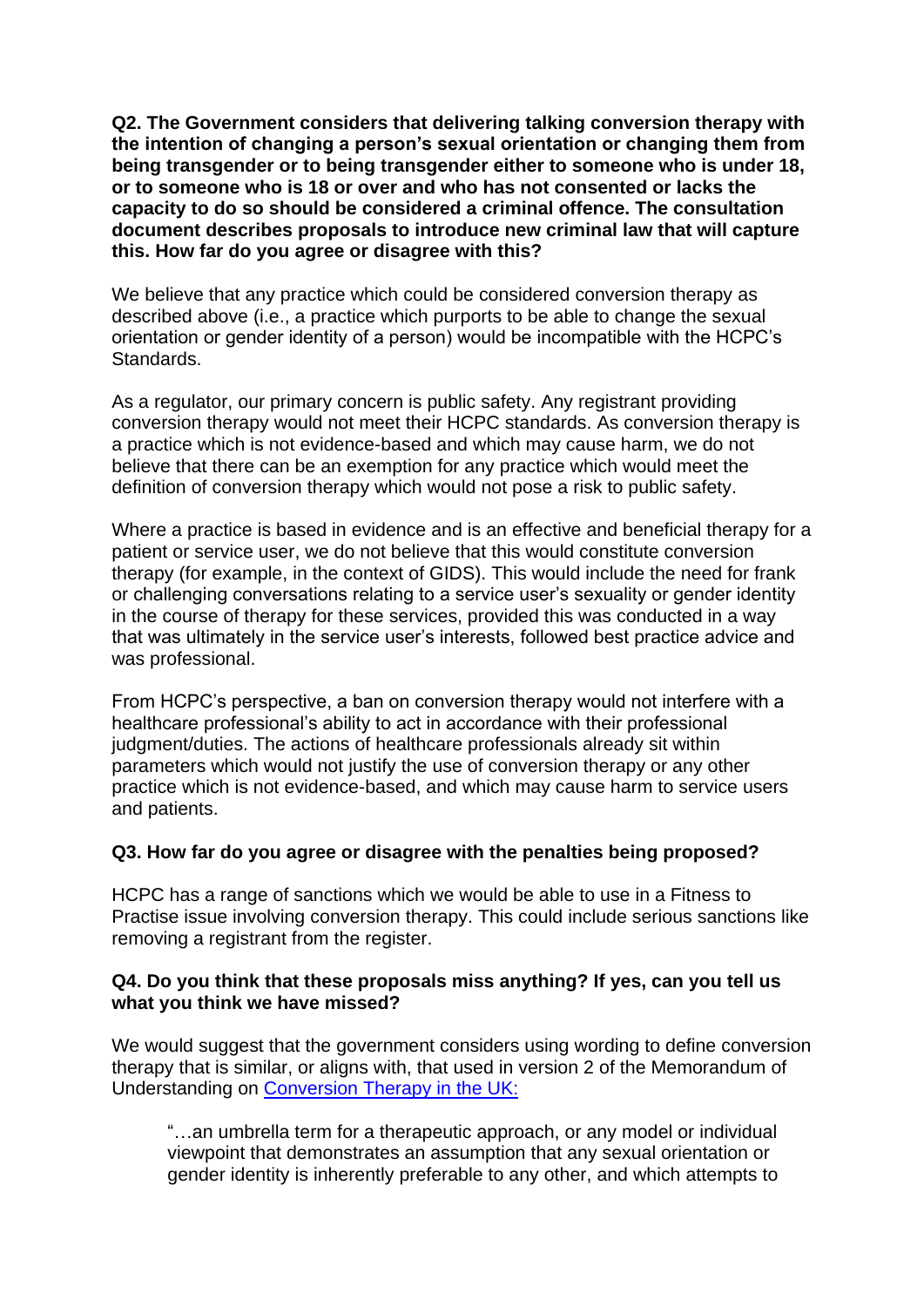bring about a change of sexual orientation or gender identity or seeks to suppress an individual's expression of sexual orientation or gender identity on that basis."

The MOU is a commitment to a shared professional responsibility to improve the support and help available to those at risk from conversion therapy and is endorsed by range of service providers, professional bodies and charities.

#### **Q5. The Government considers that Ofcom's Broadcasting Code already provides measures against the broadcast and promotion of conversion therapy. How far do you agree or disagree with this? Why do you think this?**

Discussing the extent of Ofcom's powers is outside of HCPC's field of expertise.

HCPC registrants must already meet Standards relating to how they advertise their services to the public. Our Standards are outcomes based rather than prescriptive but in general it would be unlikely that a registrant advertising conversion therapy would be able to meet their HCPC standards.

#### **Q6. Do you know of any examples of broadcasting that you consider to be endorsing or promoting conversion therapy? If yes, can you tell us what these examples are?**

This is outside of our field of expertise.

**Q7. The Government considers that the existing codes set out by the Advertising Standards Authority and the Committee of Advertising Practice already prohibits the advertisement of conversion therapy. How far do you agree or disagree with this?**

This is outside of our field of expertise.

**Q8. Do you know of any examples of advertisements that you consider to be endorsing or promoting conversion therapy? If yes, can you tell us what these examples are?** 

This is outside of our field of expertise.

**Q9. The consultation document describes proposals to introduce conversion therapy protection orders to tackle a gap in provision for victims of the practice. To what extent do you agree or disagree that there is a gap in the provision for victims of conversion therapy?** 

This is outside of our field of expertise.

**Q10. To what extent do you agree or disagree with our proposals for addressing the gap we have identified? Why do you think this?** 

This is outside of our field of expertise.